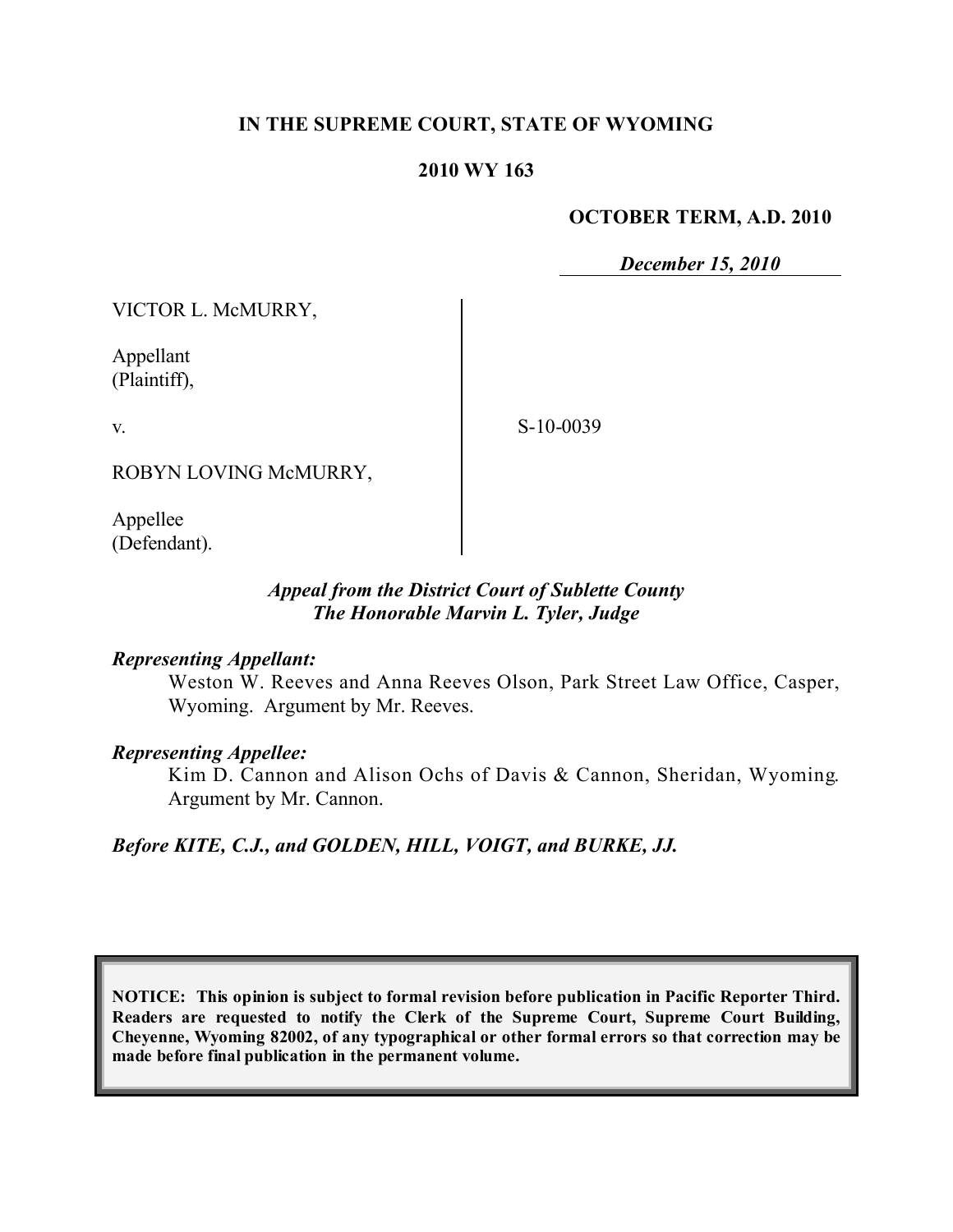### **HILL,** Justice.

[¶1] Appellant, Victor L. McMurry (Husband), challenges the Decree of Divorce entered of record by the district court on December 9, 2009. Husband contends the district court's conclusion that Husband intended to gift one-half of his overriding royalty interests to Appellee, Robyn Loving McMurry (Wife), is clearly erroneous. He also contends that the district court abused its discretion by allocating one-half of the parties' combined estates to Wife. Finally, he contends that the district court erred by awarding Wife attorney's fees when she plainly did not need them to defend the action. We will affirm the decree of divorce in all respects, as well as the award of attorney's fees.

### **ISSUES**

[¶2] Husband raises these issues:

A. Whether the trial court's conclusion that [Husband] intended to gift one-half of his overriding royalty interests to [Wife] was clearly erroneous.

B. Whether the erroneous finding that [Husband] intended his overriding royalties to be joint property removed from the analysis of factors material to finding an equitable division of assets, the required consideration of "the party through whom the property was acquired."

C. Whether the trial court abused its discretion by allocating one-half of the parties' combined estates to [Wife].

D. Whether the trial court abused its discretion by awarding [Wife] attorney's fees when she plainly did not need them to defend the action.

Wife summarizes the issues like this:

1. Did the district court abuse its discretion by awarding Wife approximately one-half of the marital assets?

2. Did the district court abuse its discretion in awarding Wife her attorney's fees and costs?

## **FACTS AND PROCEEDINGS**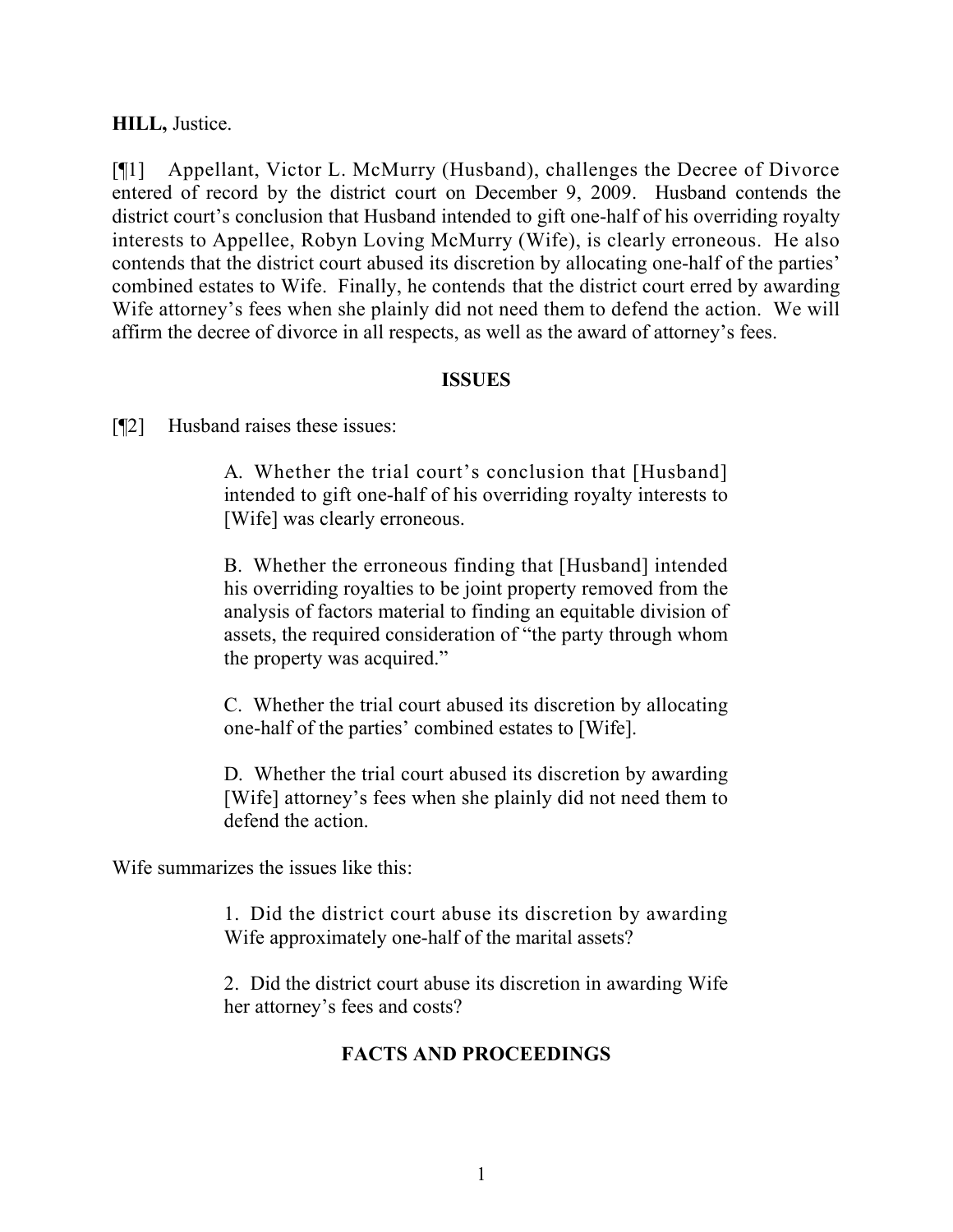[¶3] Husband's Complaint for Divorce was filed in the district court on July 29, 2005. The parties stipulated to a comprehensive list of the assets owned by them. That list included jointly held property, as well as property owned by the parties separately. The parties were married in the summer of 1981. Wife lived in the parties' Phoenix home for over 20 years preceding the trial in this matter and is very much attached to that home.

[¶4] A very significant piece of evidence in this case was the testimony of Robert Taylor. Taylor's services were arranged for by Wife's attorney. He created a report entitled "Assessment of Future Care Needs." In that report he concludes that Wife cannot care for herself at all and needs around the clock care and supervision. She will continue to need that care as long as she lives. Based on an evaluation of Wife's current living expenses, an estimate was produced that the approximate sum of \$9,000,000.00 would be needed to maintain her living circumstances in her home in Phoenix for a period of 28.5 years. Wife was born during the autumn of 1953. One of Husband's central claims is that Wife's annual living expenses could be dramatically reduced if the large, expensive home she currently occupies was sold in favor of more modest accommodations (i.e., \$200,000.00 townhouse versus \$1,000,000.00 family home). He also points to other living expenses, including three automobiles, which are in excess of her needs.

[¶5] There are very few facts in dispute. The principal source of controversy in this case arises because much of the marital estate was amassed through gifts from Husband's father. The deposition of Neil McMurry is a part of the record on appeal. In that deposition he explains the circumstances surrounding his gifts of property to his son. In his testimony at trial, Husband explained his handling of the property gifted to him by his Father.

[¶6] The district court resolved the disputes over the division of the marital estate in an 18 page Decision Letter and a nine-page Decree of Divorce. The district court divided the marital estate of approximately \$18 million into, more or less, two equal shares. In addition, the district court ordered that Husband pay to wife \$106,421.94 for her attorney's fees and court costs. We will include other pertinent facts in our discussion of the individual issues.

# **DISCUSSION**

# **Standard of Review**

[¶7] Wyo. Stat. Ann. § 20-2-114 (LexisNexis 2009) provides:

## **§ 20-2-114. Disposition of property to be equitable; factors; alimony generally.**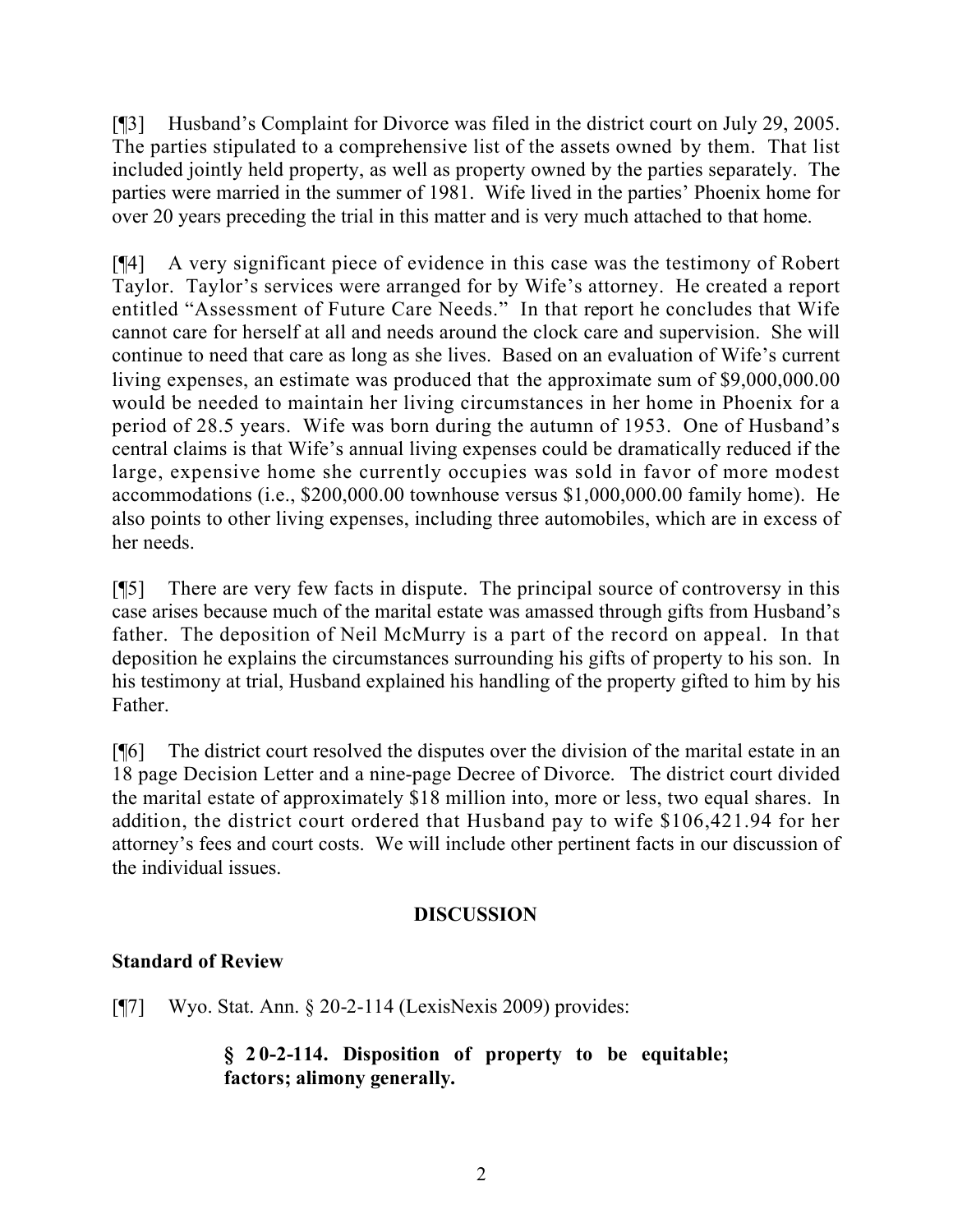In granting a divorce, the court shall make such disposition of the property of the parties as appears just and equitable, having regard for the respective merits of the parties and the condition in which they will be left by the divorce, the party through whom the property was acquired and the burdens imposed upon the property for the benefit of either party and children. The court may decree to either party reasonable alimony out of the estate of the other having regard for the other's ability to pay and may order so much of the other's real estate or the rents and profits thereof as is necessary be assigned and set out to either party for life, or may decree a specific sum be paid by either party.

[¶8] Our jurisprudence provides us with many applicable precedents. In *Warren v. Warren*, 361 P.2d 525, 526-27 (Wyo. 1961) we iterated these basic principles which endure to this day:

> …[O]n several previous occasions this court has announced these principles with respect to property divisions in divorce cases: (1) In making a division of property under the statute the trial court exercises a discretion; (2) there are no hard and fast rules to control its action; (3) the statute does not require an equal division; (4) a just and equitable division is as likely as not to be unequal; and (5) the decision of the trial court should not be disturbed, except on clear grounds, as that court is usually in a better position than the appellate court to judge of the respective merits and needs of the parties.

Also see, *Barbour v. Barbour*, 518 P.2d 12, 15-16 (Wyo. 1974); *Kane v. Kane*, 577 P.2d 172, 174-76 (Wyo. 1978); *Breitenstine v. Breitenstine*, 2003 WY 16, ¶ 9, 62 P.3d 587, 590-91 (Wyo. 2003); *Wallop v. Wallop*, 2004 WY 46, 88 P.3d 1022 (Wyo. 2004); *Humphrey v. Humphrey*, 2007 WY 72, ¶¶ 8-15, 157 P.3d 451, 453-55 (Wyo. 2007).

[¶9] In *Moss v. Moss*, 2007 WY 67, ¶ 4, 156 P.3d 316, 317-18 (Wyo. 2007) we repeated our longstanding view that:

> The division of marital property is within the sound discretion of the district court. *Hall v. Hall*, 2005 WY 166, ¶ 5, 125 P.3d 284, 286 (Wyo. 2005); *DeJohn v. DeJohn*, 2005 WY 140, ¶ 11, 121 P.3d 802, 807 (Wyo. 2005); *Hoffman v. Hoffman*, 2004 WY 68, ¶ 9, 91 P.3d 922, 925 (Wyo. 2004). We afford the district court considerable discretion to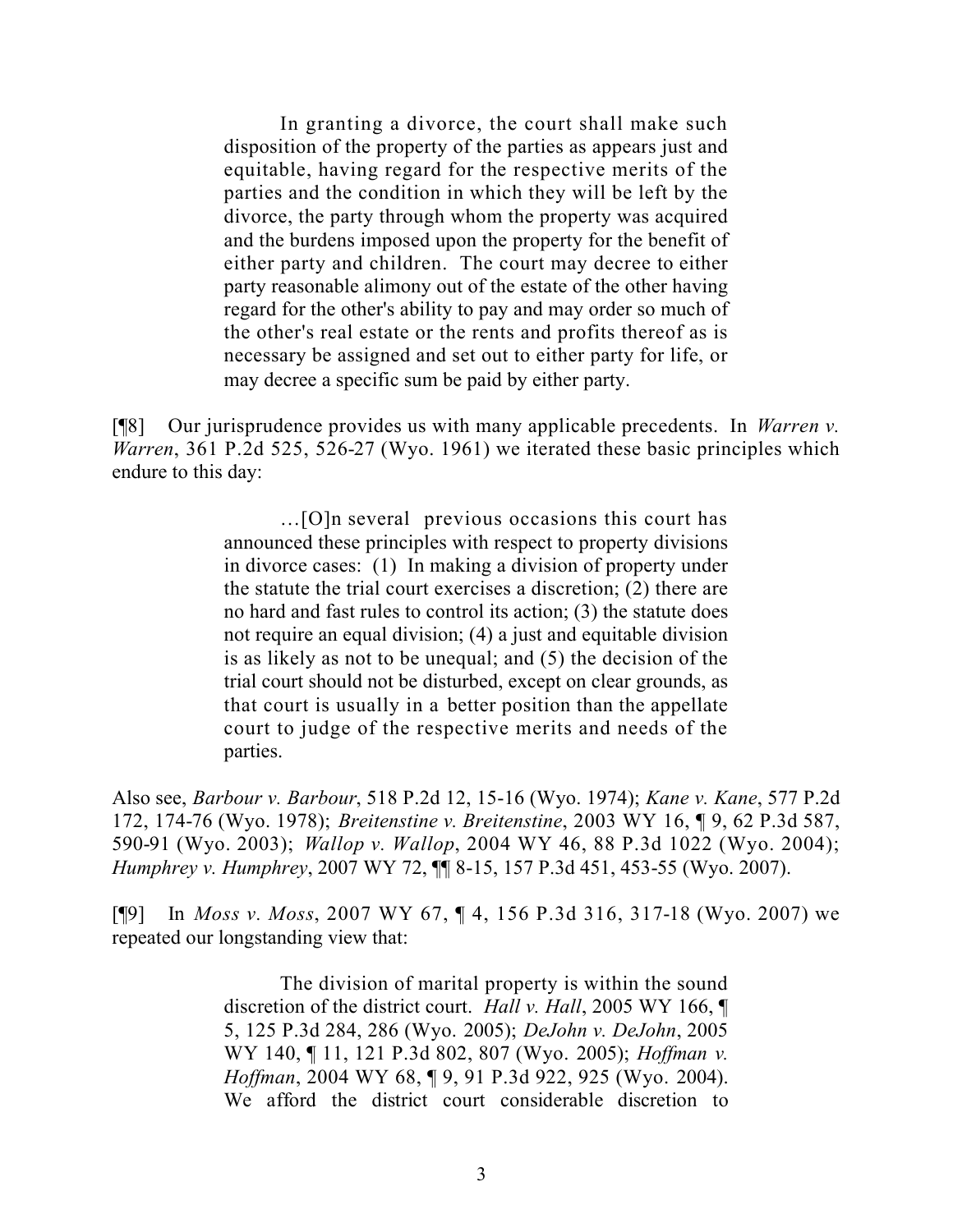structure a distribution scheme appropriate to the peculiar circumstances of the case, and we will not disturb its determination absent clear grounds demonstrating that the court abused its discretion. *Hoffman*, ¶ 9, 91 P.3d at 925. Whether the district court's property division is just and equitable is evaluated from the perspective of the overall distribution of marital assets and liabilities rather than the effects of any particular disposition. *Dunham v. Dunham*, 2006 WY 1, ¶ 6, 125 P.3d 1015, 1016-17 (Wyo. 2006). We generally defer to the district court's findings since it is in a better position to assess the witnesses' credibility, weigh the evidence and judge the respective merits and needs of the parties. *Sweat v. Sweat*, 2003 WY 82, ¶ 6, 72 P.3d 276, 278 (Wyo.2003). We will find an abuse of discretion when the property disposition shocks the conscience of the Court and appears to be so unfair and inequitable that reasonable people could not abide it. *Hall*, ¶ 5, 125 P.3d at 286; *Mann v. Mann*, 979 P.2d 497, 500 (Wyo. 1999).

[¶10] Husband asserts that the district court did not give adequate consideration to the source of Husband's wealth. The record reveals that the district court made findings about the origin of all of the assets in the marital estate. The district court gave full recognition to the circumstance that Husband received gifts from his father which included stock in a family owned company and overriding royalties paid on production from Jonah Field. At the time the gifts were made, they did not have the value they came to have after the discovery of the magnitude of the productivity of the mineral reserves contained therein. In support of his argument, Husband relies in part on Wyo. Stat. Ann. § 20-1-201 (LexisNexis 2009). That statute provides:

### **§ 20-1-201. Separate estate of real and personal property; not subject to control of spouse; exceptions.**

All property belonging to a married person as his separate property which he owns at the time of his marriage or which during marriage he acquires in good faith from any person by descent or otherwise, together with all rents, issues, increase and profits thereof, is during marriage his sole and separate property under his sole control and may be held, owned, possessed and enjoyed by him the same as though he were single. Such property is not subject to the disposal, control or interference of his spouse and is exempt from execution or attachment for the debts of his spouse if the property was not conveyed to him by his spouse in fraud of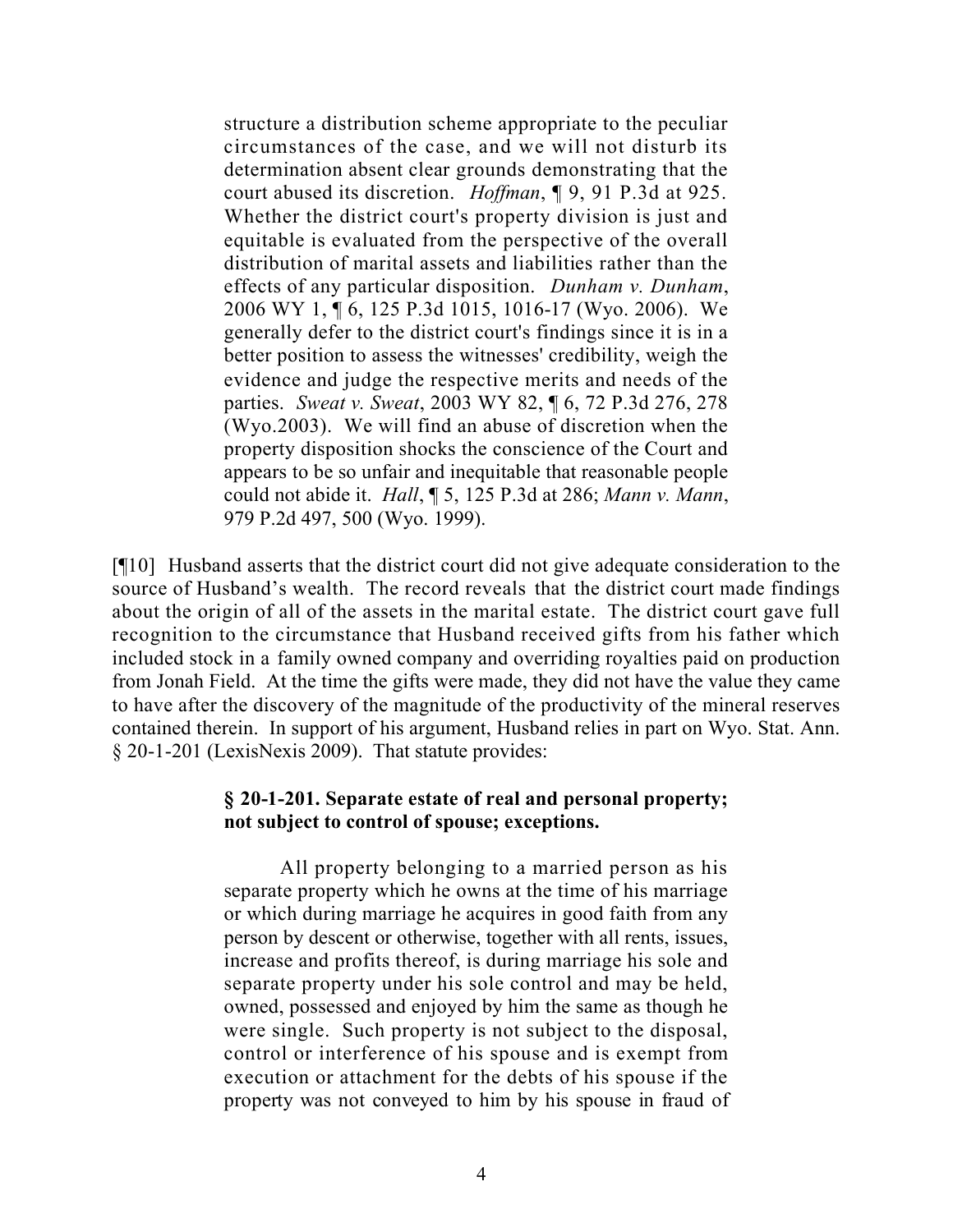his creditors. The necessary expenses of the family and the education of the children are chargeable upon the property of both husband and wife, or either of them, for which they may be sued jointly or separately.

[ $[$ [11] When that statute is considered in light of  $\S$  20-2-114, it is clear that it does not affect the district court's discretion to "make such disposition of the property of the parties as appears just and equitable." Rather, it speaks only to the limitations on the availability of separate property of one spouse, to the other spouse, during the course of the marriage.

[¶12] Husband contends that there is no evidence that Husband's father intended the "gift" of overriding royalties to confer one-half of Husband's interest to Wife. However, that argument begs the issue. Even if the property was Husband's separate property, it was still within the jurisdiction of the district court to divide between husband and wife, incidental to dissolution of the marriage and the distribution of all marital assets.

[¶13] Husband also appears to argue that because this Court has often affirmed divisions of marital estates that were not 50/50, indeed some of them were more like 90/10, then that circumstance serves to support his contention that the 50/50 split in this case, wherein most of the wealth to be divided can be traced to Husband, is an abuse of discretion. See *France v. France*, 902 P.2d 701, 702-6 (Wyo. 1995). A review of this Court's decisions does not show much of a "pattern," of any sort. Indeed, it might well be said that the division of marital estates is at best a hodgepodge of decision with little rhyme or reason. However, at bottom, that is just what is contemplated by our often applied standards of review. Each case is to be decided on its unique set of facts and circumstances and this Court will not interfere unless and until the record as a whole clearly establishes that the property division is so irrational as to shock the conscience of the Court. That level of irrationality is not present here. Indeed, we will go so far as to say that a 50/50 split of the assets is likely the "ideal" in many cases.

[¶14] While our cases most often emphasize that the division of marital property in circumstances like these is, as likely as not, not to be two "equal" shares, we have never held or even intimated that an almost exact 50/50 split of the marital estate is likely to be an abuse of discretion. Although our cases have never held that "equitable" means "equal," likewise we have never held that "equal" shares are not "equitable." Our cases are very clear on the point contested by Husband, i.e., all property of the parties is subject to distribution. *Humphrey*, ¶¶ 12-15, 157 P.3d 454-55.

[¶15] We hold that the distribution of assets fashioned by the district court was not an abuse of discretion, and it does not shock the conscience of this Court.

# **The Award of Attorney's Fees and Costs**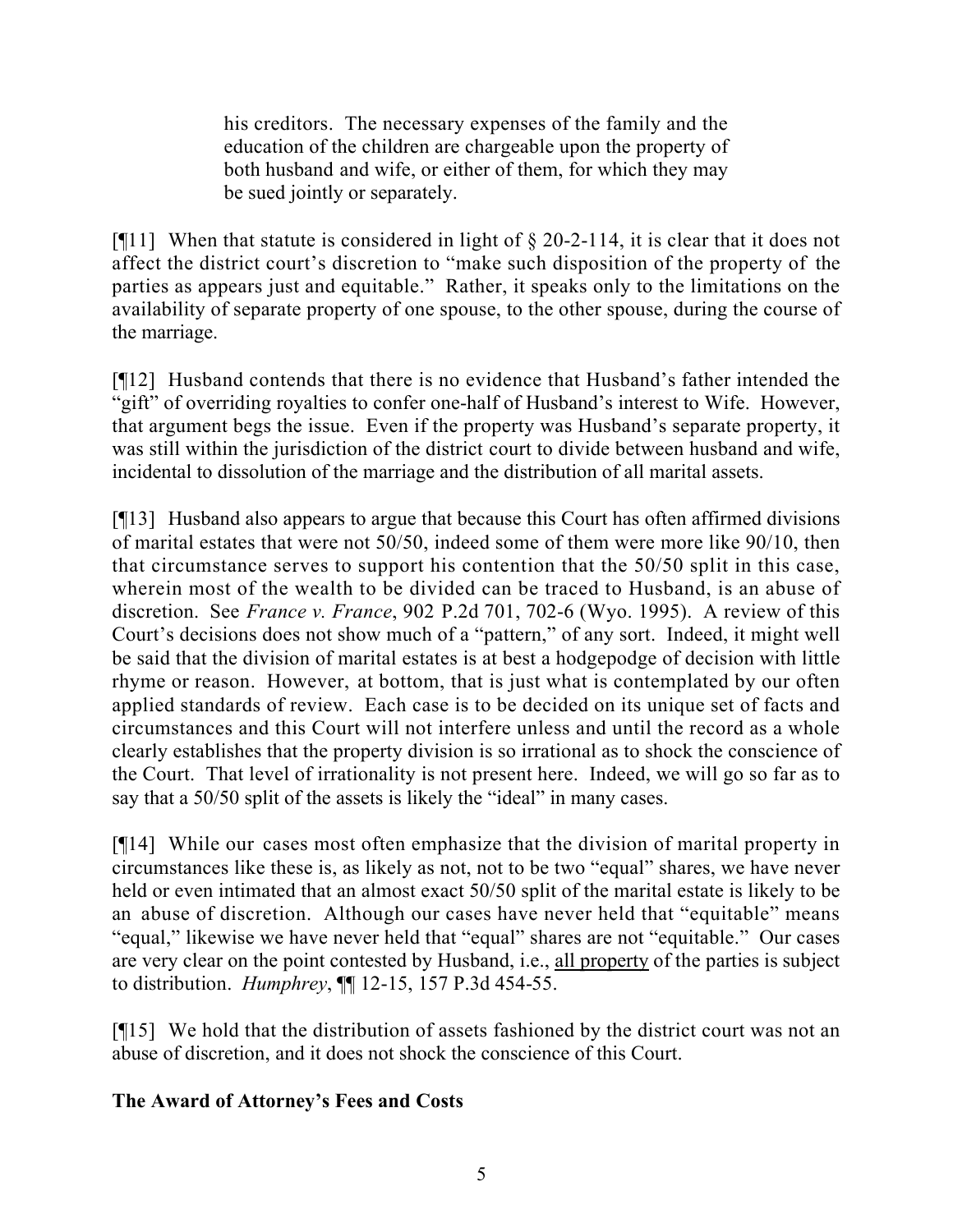[¶16] The district court's authority to award a spouse attorney's fees and costs is found in Wyo. Stat. Ann. § 20-2-111 (LexisNexis 2009):

#### **§ 20-2-111. Alimony during pendency of action; allowances for prosecution or defense of action; costs.**

In every action brought for divorce, the court may require either party to pay any sum necessary to enable the other to carry on or defend the action and for support and the support of the children of the parties during its pendency. The court may decree costs against either party and award execution for the costs, or it may direct costs to be paid out of any property sequestered, in the power of the court, or in the hands of a receiver. The court may also direct payment to either party for such purpose of any sum due and owing from any person. [Emphasis added.]

[¶17] In *Weiss v. Weiss*, 2009 WY 124, ¶¶ 8-9, 217 P.3d 408, 410-11 (Wyo. 2009), we explained:

> Although Wyoming generally subscribes to the American rule regarding the recovery of attorney's fees, under which rule each party pays his or her own fees, a prevailing party may be reimbursed for attorney's fees when provided for by contract or statute. *Forshee v. Delaney*, 2005 WY 103, ¶ 7, 118 P.3d 445, 448 (Wyo. 2005). In determining the reasonableness of the fees requested, our trial courts are to follow the federal lodestar test, which requires a determination of "(1) whether the fee charged represents the product of reasonable hours times a reasonable rate; and (2) whether other factors of discretionary application should be considered to adjust the fee either upward or downward." *Id*. at ¶ 7, at 448; *Shepard v. Beck*, 2007 WY 53, ¶ 17 n. 5, 154 P.3d 982, 989 (Wyo. 2007).

> The statute relied upon to award attorneys' fees in this case was Wyo. Stat. Ann. § 20-2-111, the provisions of which are set forth above. See supra  $\P$  6 n. 2. The statute does not require the party requesting an award of fees to prove financial necessity, nor is the award meant to punish the nonprevailing party. *Black v. De Black*, 1 P.3d 1244, 1252 (Wyo.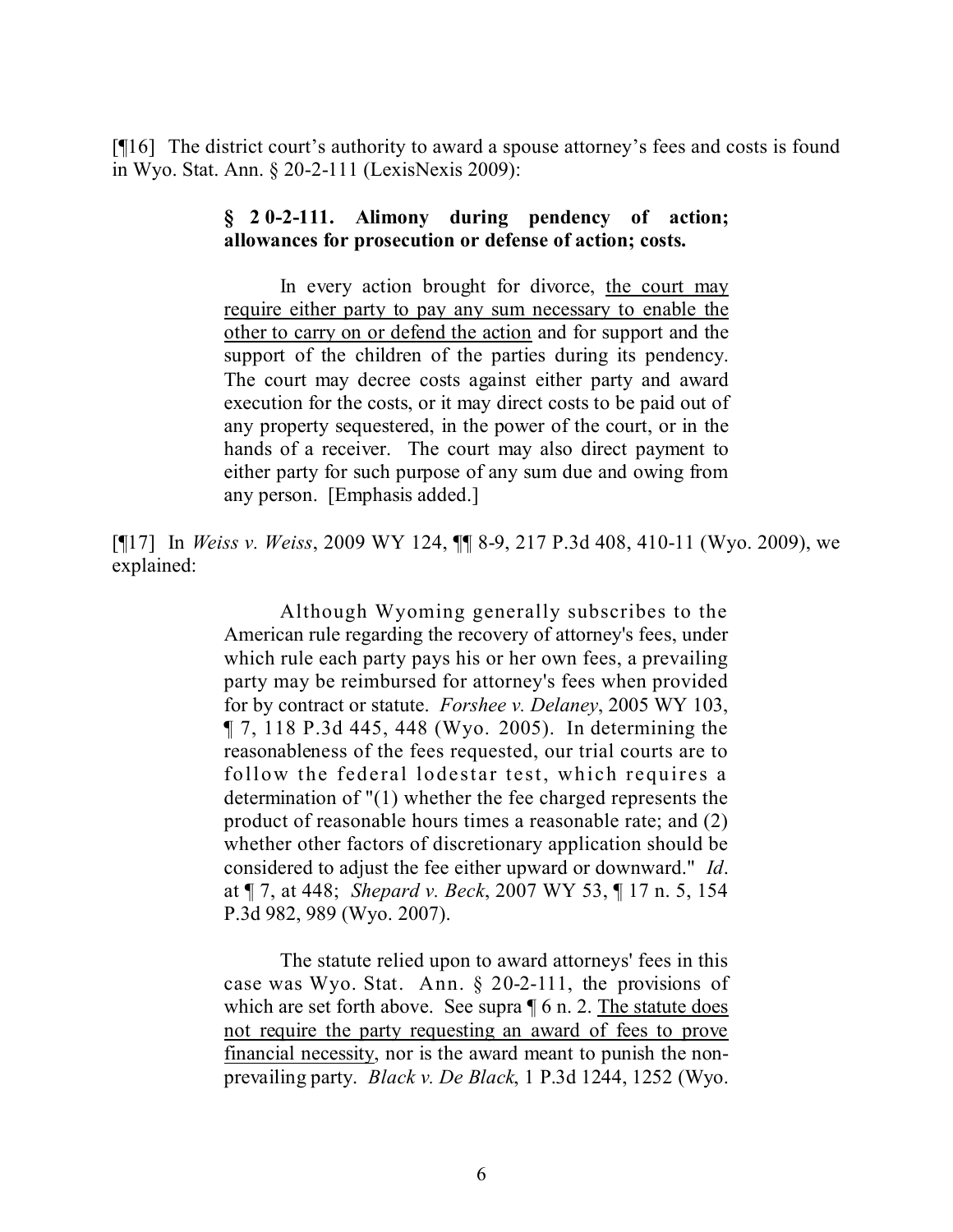2000); Hendrickson *v. Hendrickson*, 583 P.2d 1265, 1268 (Wyo. 1978).

[T]he decision to award attorney's fees under Wyo. Stat. Ann. § 20-2-111 rests within the sound discretion of the district court. *Russell v. Russell*, 948 P.2d 1351, 1355-56 (Wyo. 1997); Rocha *v. Rocha*, 925 P.2d 231, 234 (Wyo. 1996). The party seeking to recover attorneys' fees bears the burden of establishing the reasonableness of the fees requested. *Id*.

*Seherr-Thoss v. Seherr-Thoss*, 2006 WY 111, ¶ 12, 141 P.3d 705, 712 (Wyo. 2006). [Emphasis added.]

[¶18] In *Black v. DeBlack*, 1 P.3d 1244, 1252-53 (Wyo. 2000) we spoke directly to the use of the word "necessary" as used in the above-cited statute:

> The purpose of attorney fees in a divorce case is to assist the party, as necessary, so that the party can carry on or defend the action. *Hendrickson v. Hendrickson*, 583 P.2d 1265, 1268 (Wyo. 1978); *Prentice v. Prentice*, 568 P.2d 883, 886 (Wyo. 1977). The party seeking to recover attorney's fees bears the burden of demonstrating the reasonableness of the fees and must submit an itemized bill reflecting the time and rate charged. *Pekas v. Thompson*, 903 P.2d 532, 536 (Wyo. 1995) (quoting *Hinckley v. Hinckley*, 812 P.2d 907, 915 (Wyo. 1991)). Even though Hessel [f/k/a DeBlack] and Black are both independently wealthy, the statute does not require that Hessel establish financial necessity for the award of attorney's fees and costs. *Rocha*, 925 P.2d at 234. Hessel attached an itemized list of her expenses to her Reply to Defendant's Response and Objection to Plaintiff's Bill of Costs and Attorney's Fees. That document was sufficient to establish reasonableness in light of the expenditures Black made to create his elaborate presentations in this case. Hessel's expenses under the circumstances were reasonable and necessary to a defense against the attack mounted by Black on the Decree of Divorce. We find in this record more than sufficient information to permit the district court reasonably to decide as it did, and nothing indicates that the decision was arbitrary or capricious. In the absence of an abuse of discretion, we affirm the order awarding Hessel attorney fees and costs.